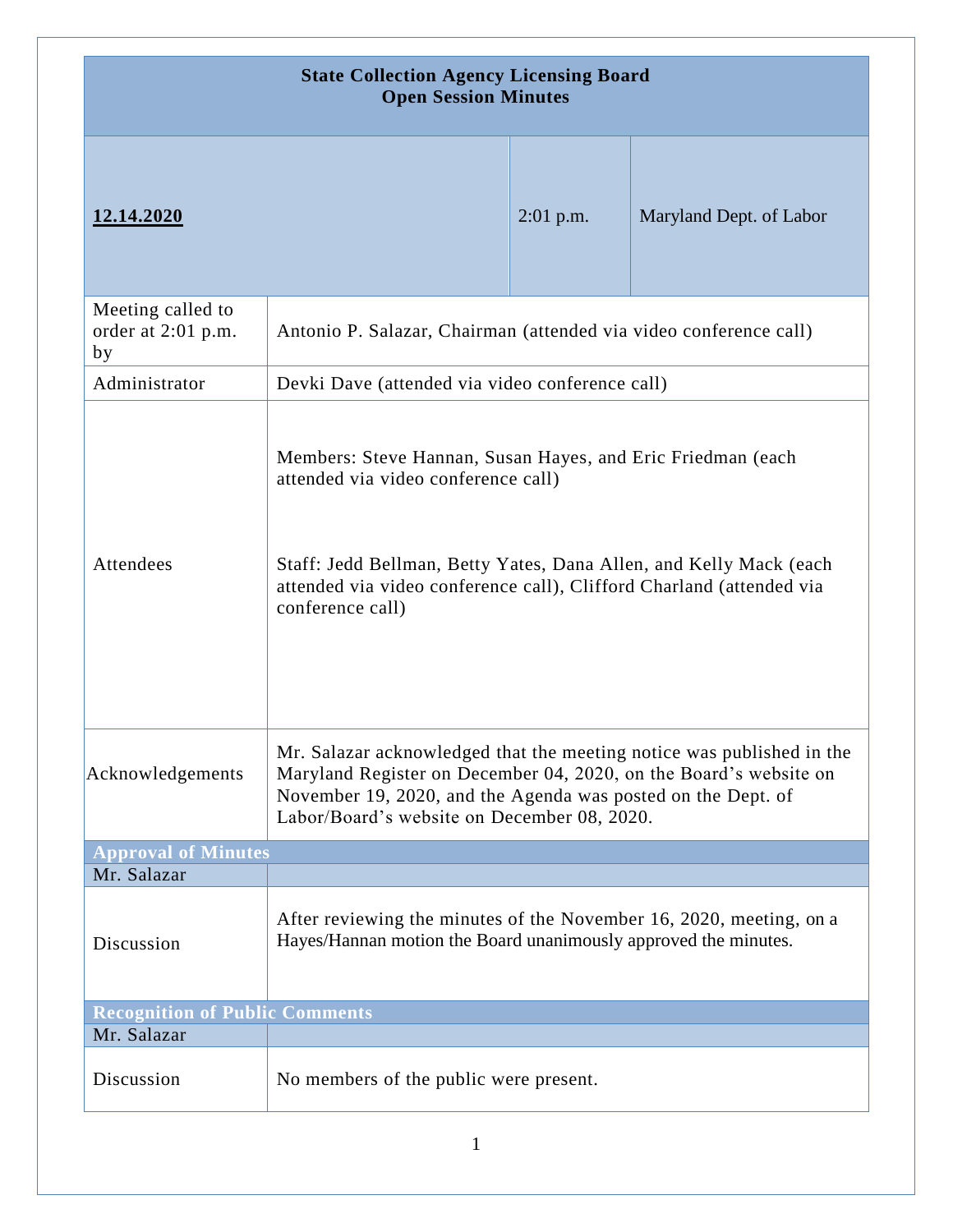| 1. Non-Depository Licensing Unit Report |                                                                                                                                                                                                                                                                                                                                                                                                                                                                                                                                          |  |
|-----------------------------------------|------------------------------------------------------------------------------------------------------------------------------------------------------------------------------------------------------------------------------------------------------------------------------------------------------------------------------------------------------------------------------------------------------------------------------------------------------------------------------------------------------------------------------------------|--|
| Ms. Yates                               |                                                                                                                                                                                                                                                                                                                                                                                                                                                                                                                                          |  |
| Discussion                              | Ms. Yates presented the Non-Depository Licensing Unit report.<br>Ms. Yates advised the Board that each entity's application and<br>supporting materials for licensure had been reviewed and found to<br>have satisfied the licensing qualifications. Ms. Yates proceeded to<br>recommend that the Board issue collection agency licenses to the<br>following entities: Allied International Credit Corp, Foursight Capital<br>LLC, Nations Client Resolution, LLC, and Gatestone & Company<br>International Inc. (Branch).               |  |
|                                         | On a Hayes/Hannan motion, which was unanimously approved, the<br>Board voted to issue licenses to all recommended applicants.                                                                                                                                                                                                                                                                                                                                                                                                            |  |
|                                         | Ms. Yates reported that there were five collection agency licensees that<br>surrendered their license in the past 30 days: Anastasia Michaels,<br>Attorney at Law, Gila LLC, GC Services Limited Partnership,<br>Vervent Inc., and Genpact LLC. She stated that none were pandemic<br>related.                                                                                                                                                                                                                                           |  |
|                                         | Ms. Yates also informed the Board that there were change in<br>control requests from the following ten entities: Allied International<br>Credit Corp, American Community Management Inc., Investment<br>Retrievers Inc., RockLoans Marketplace LLC, Maryland Rent Notices,<br>LLC, MSW Capital, LLC, Stevens Business Service, Inc., Spring Oaks<br>Capital, LLC, LoanCare, LLC, and Convergent Outsourcing, Inc.                                                                                                                        |  |
|                                         | Ms. Yates also presented a snapshot of the current renewal licensing<br>reports from 2020 and 2021, and as per the reports, the number of<br>renewal licenses were 1144 and 1145, respectively. Commissioner<br>Salazar complimented Ms. Yates and staff for the new reports and for the<br>pace of approvals. She explained that the staff's summer preparations<br>coupled with the use of the auto-renew feature of the NMLS had<br>significantly simplified the renewal process and boosted the rate of<br>license issued this year. |  |

| 2. Consumer Services Unit Report |                                                                                                                                                                                                                                                                                                                                                                                                                                                                                                                                                                                     |  |
|----------------------------------|-------------------------------------------------------------------------------------------------------------------------------------------------------------------------------------------------------------------------------------------------------------------------------------------------------------------------------------------------------------------------------------------------------------------------------------------------------------------------------------------------------------------------------------------------------------------------------------|--|
| Ms. Mack                         |                                                                                                                                                                                                                                                                                                                                                                                                                                                                                                                                                                                     |  |
| Discussion                       | Ms. Mack presented the Consumer Services Unit Complaint report.<br>Ms. Mack advised that the total number of debt collection complaints<br>received so far in FY21 is 63. 19 complaints are currently open (which<br>includes some carried over from FY20) and 75 have been closed (which<br>includes those closed since July 1, 2020). Further, Ms. Mack compared<br>complaints by fiscal year, noting a declining trend from 2013 through<br>2019 from 615, 504, 375, 261, 205 and 181, respectively and also noting<br>that complaints are increasing by 24.5% Fiscal Year 2021. |  |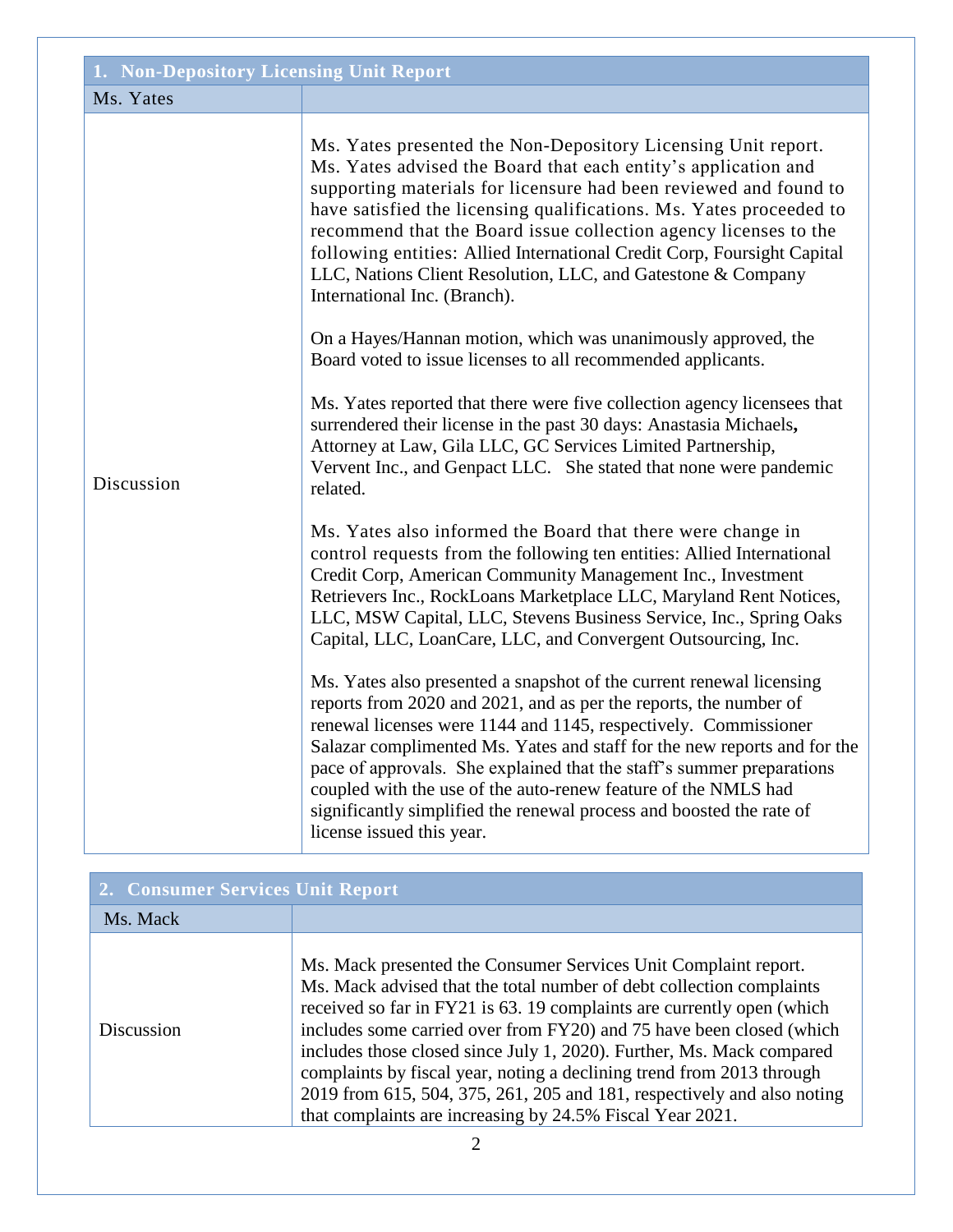| 3. Enforcement Unit Report |                                                                                                                                                                                                                                                                                                                                                                                                                                                         |
|----------------------------|---------------------------------------------------------------------------------------------------------------------------------------------------------------------------------------------------------------------------------------------------------------------------------------------------------------------------------------------------------------------------------------------------------------------------------------------------------|
| Ms. Allen                  |                                                                                                                                                                                                                                                                                                                                                                                                                                                         |
| Discussion                 | Ms. Allen presented the Enforcement Unit report. She reported that<br>there are 7 collection agency cases in pre-charge status.<br>Mr. Salazar and Ms. Allen advised the Board that the Enforcement Unit<br>was monitoring Midland and compliance with the Agreement. Mr.<br>Salazar also advised the Board that Assistant Attorney General Asike<br>who had previously represented the Board had changed jobs and that the<br>position was now vacant. |

| 4. NACARA Update  |                                                                                                                                                                                                                                                                                                                                                                                                                                                                                                                                                                                                                                                                                 |
|-------------------|---------------------------------------------------------------------------------------------------------------------------------------------------------------------------------------------------------------------------------------------------------------------------------------------------------------------------------------------------------------------------------------------------------------------------------------------------------------------------------------------------------------------------------------------------------------------------------------------------------------------------------------------------------------------------------|
| Mr. Bellman       |                                                                                                                                                                                                                                                                                                                                                                                                                                                                                                                                                                                                                                                                                 |
| <b>Discussion</b> | Mr. Bellman provided the Board with a brief NACARA update. Mr.<br>Bellman explained that the NACARA Board had a meeting scheduled<br>with the CFPB leadership to discuss a number of collection topics that<br>were of mutual concern. He noted that the CFPB was expected to issue<br>additional collection rules soon. Additionally, he informed the Board of<br>recent decision holding that unlicensed collection activity constituted a<br>violation of the Fair Debt Collection Act. Mr. Bellman also updated<br>about NACARA membership and upcoming outreach events and<br>concluded with thanking the Board and the State of Maryland for their<br>support for NACARA. |